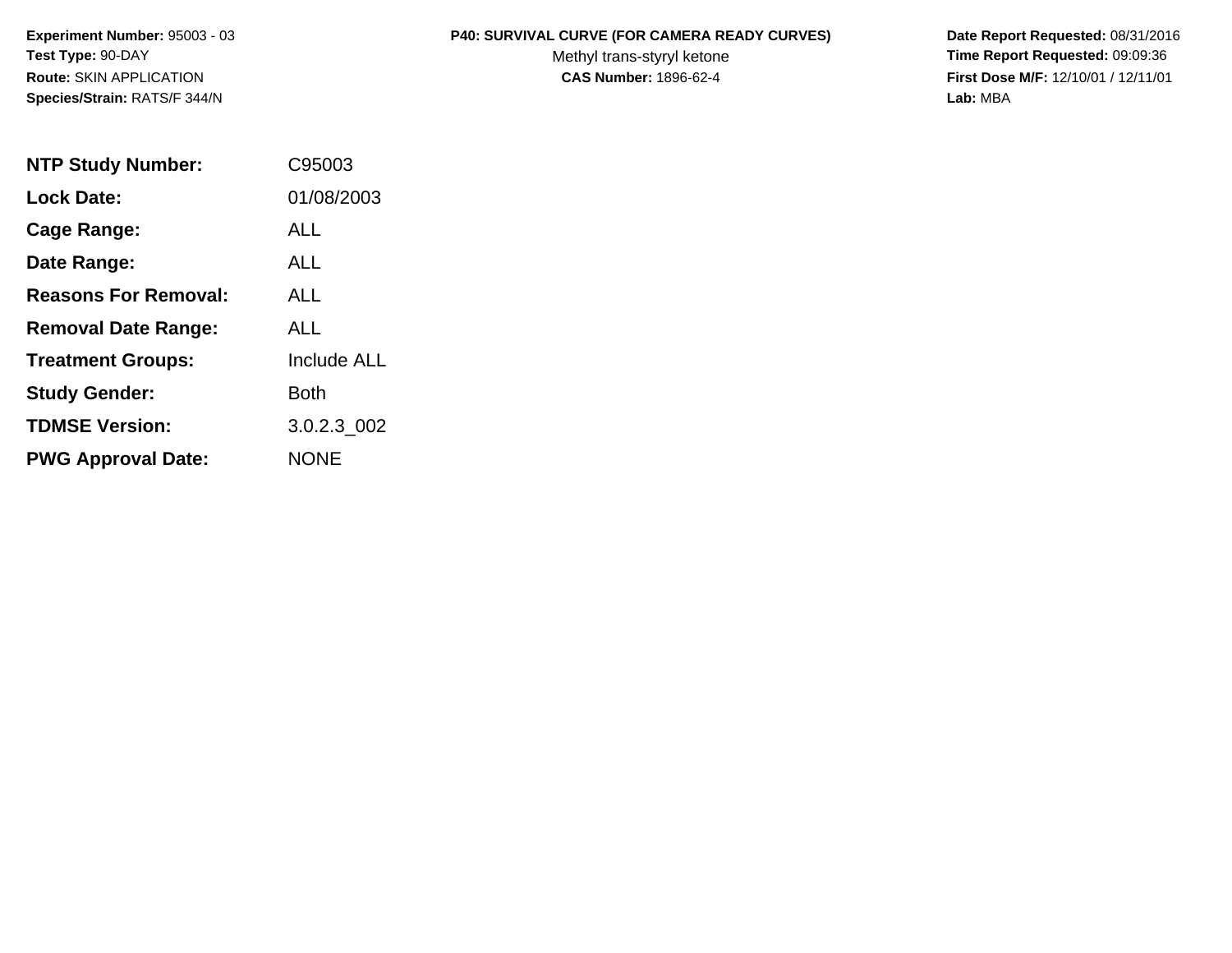**Species/Strain:** RATS/F 344/N **Lab:** MBA

## **Experiment Number:** 95003 - 03 **P40: SURVIVAL CURVE (FOR CAMERA READY CURVES) Date Report Requested:** 08/31/2016

Test Type: 90-DAY **The Report Requested: 09:09:36** Methyl trans-styryl ketone **Time Report Requested: 09:09:36 Route:** SKIN APPLICATION **CAS Number:** 1896-62-4 **First Dose M/F:** 12/10/01 / 12/11/01